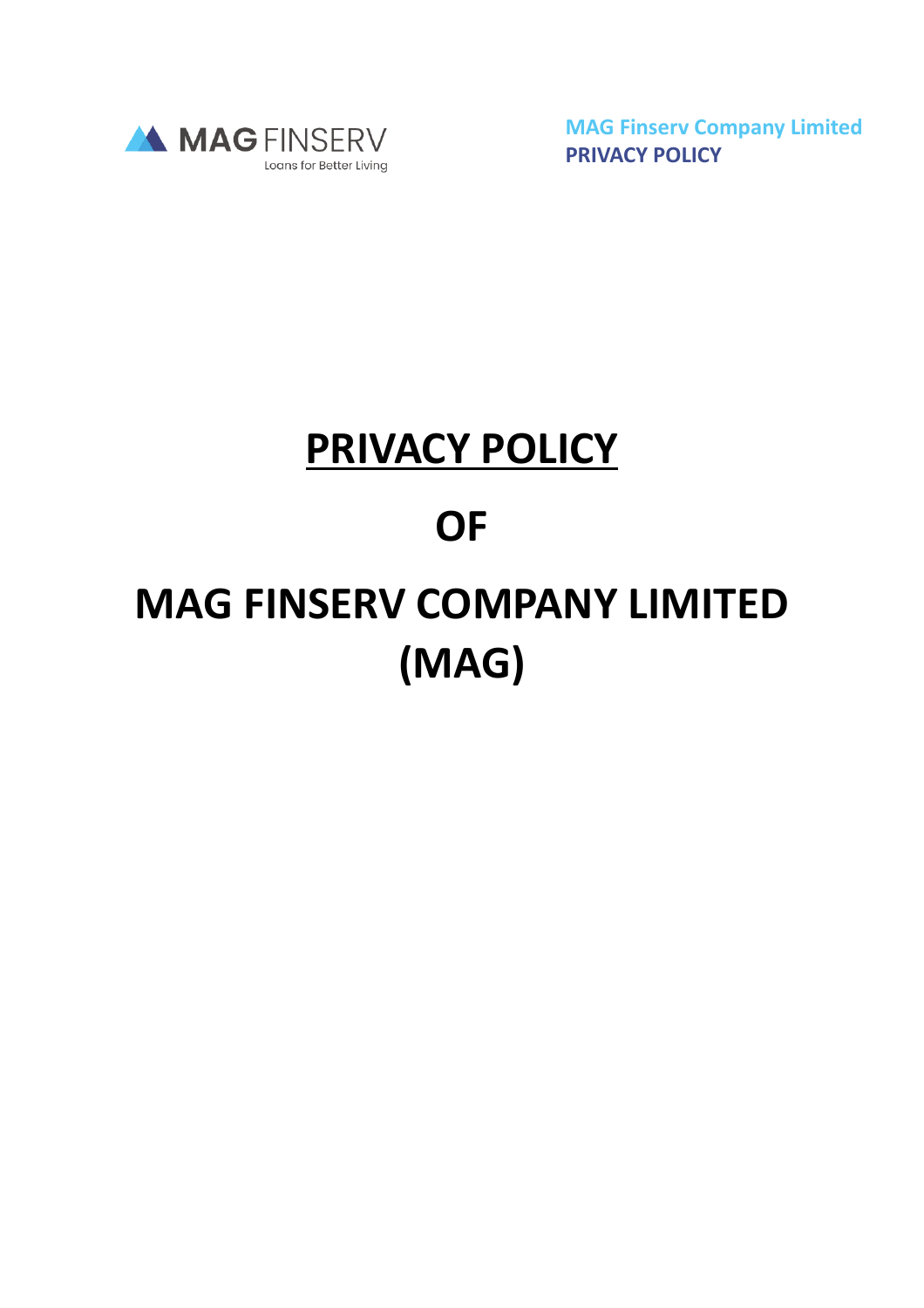

**MAG Finserv Company Limited PRIVACY POLICY**

### **TABLE OF CONTENTS**

| S R<br>NO. | <b>PARTICULARS</b>                  |
|------------|-------------------------------------|
| 1.         | <b>Background</b>                   |
| 2.         | Purpose                             |
| 3.         | Definitions                         |
| 4.         | <b>Collection of Information</b>    |
| 5.         | Use and Retention of Information    |
| 6.         | Sharing and transfer of information |
| 7          | <b>Cookies and Web Beacons</b>      |
| 8          | Security of information             |
| 9          | Link to third party websites        |
| 10.        | <b>Children's Information</b>       |
| 11.        | Consent                             |
| 12.        | General                             |
| 13.        | <b>Disclaimer</b>                   |
| 14.        | Review                              |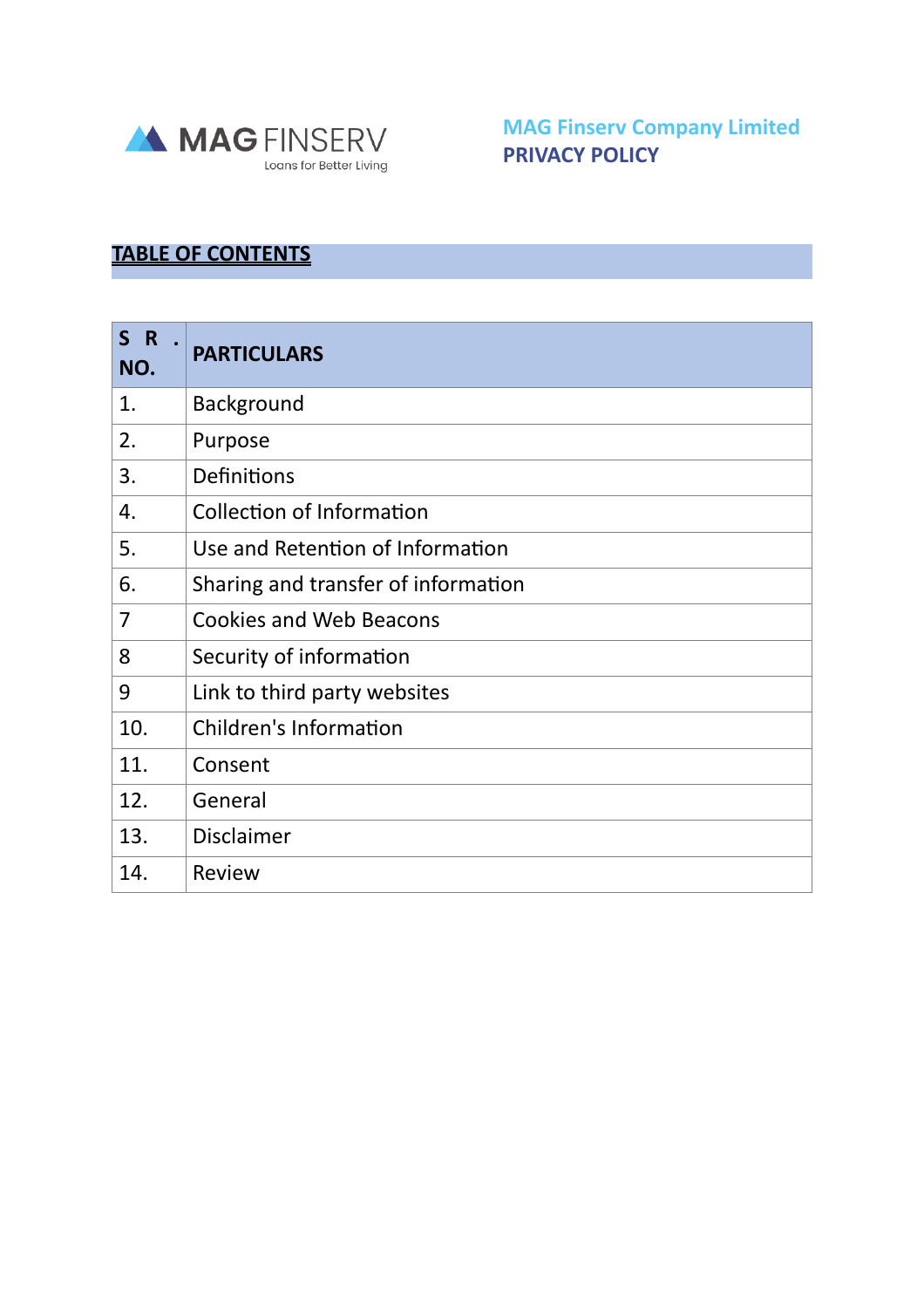

#### **1. BACKGROUND**

This Privacy Policy framed in light of Section 43A of the Information Technology Act, 2000 read with Rule 4 of the Information Technology (Reasonable Security Practices & Procedures & Sensitive Personal Data or Information) Rules 2011, which requires MAG Finserv Company Limited. (hereinafter referred to as **"MFCL")** to provide policy for collects, receives, possess, stores, deals, handle or storage and disclosure of information.

#### **2. PURPOSE**

The purpose of this policy is to maintain the privacy of and protect the personal information of customers, employees, contractors, vendors, and business partners of MFCL and collect and ensure compliance with laws and regulations applicable to MFCL.

**"MFCL"** intends to protect the privacy of its users and members on its site and maintain the privacy of the data provided by them to **MFCL** from time to time and strongly committed to protecting the personal information, including but not restricted to, Sensitive Personal and Financial Information that customer submits to us and we would endeavour to protect it from unauthorized use.

Information collected offline or through channels other than this website do not fall under the purview of this Privacy Policy.

#### **3. DEFINITIONS**

#### "We", "our" "us" and "MFCL" refer to **"MAG FINSERV CO LTD."**

"Site" refers to the website, mobile site, and the application that we provide and which includes a link to our Online Privacy Policy.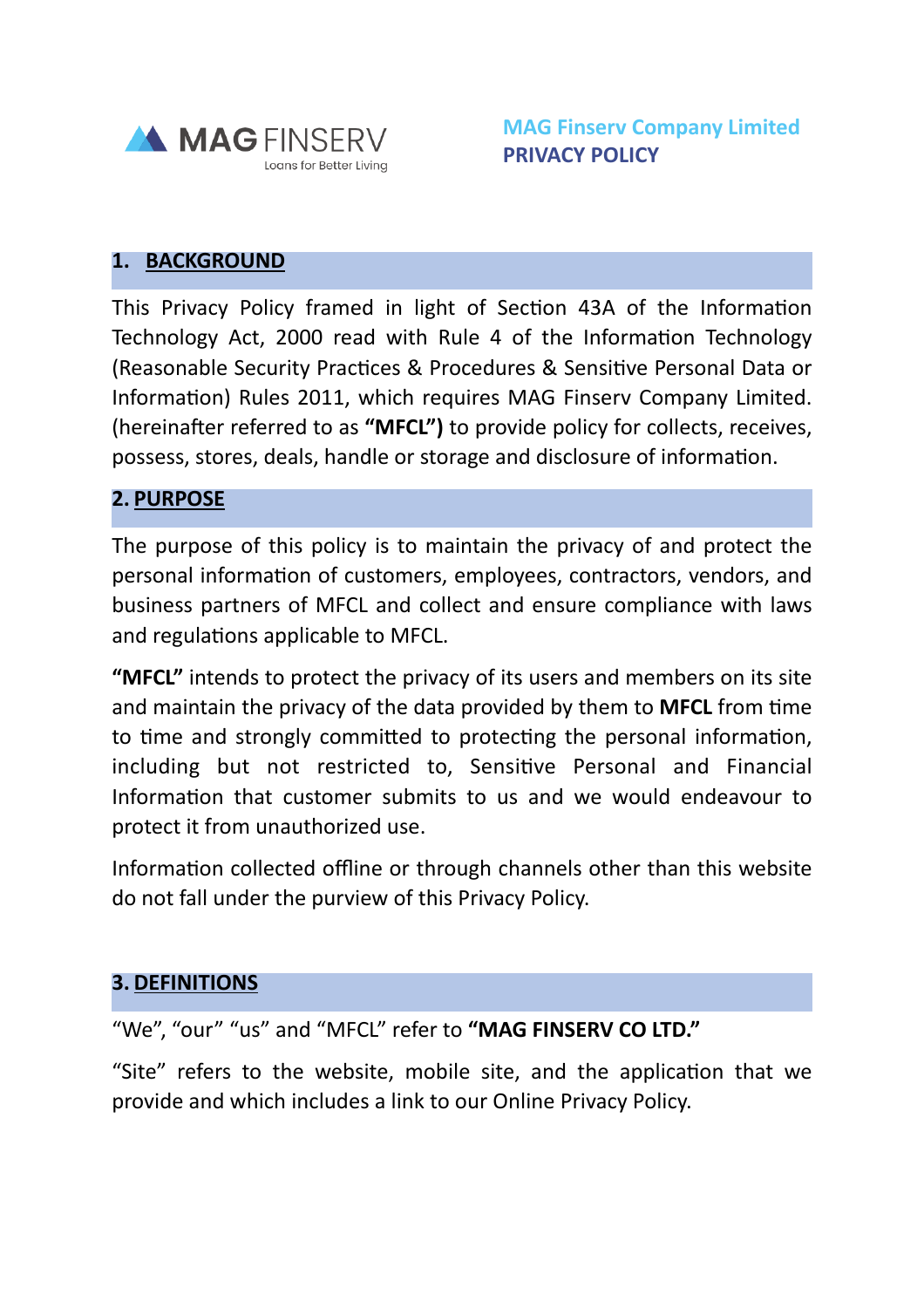

"You" or "your" refers to anyone who visits, accesses, browses or uses the **MFCL** website at <https://magfinserv.in/> or obtains our services through our website.

**Personal Information**: means any information that relates to a natural person, which, either directly or indirectly, in combination with other information available or likely to be available with a body corporate, is capable of identifying such person.

**Sensitive Personal and Financial Information**: means such personal information that is otherwise not available to anyone except the customer, such as password, financial information, sexual orientation, medical records, and physical, physiological, and mental health condition. Such information is generally not available in the public domain

#### **4. SCOPE**

The **"MFCL"** or any person who on behalf of **"MFCL"** collects, receives, possess, stores, deals or handle information of provider of information, should adhere to privacy policy for handling of or dealing in personal information including sensitive personal data or information and ensure that the same are available for view by such providers of information who has provided such information under a lawful contract. Such policy should be published on site of the **"MFCL"**

This policy is applicable to all **MFCL** employees, contractors, vendors, customers, and business partners who may receive personal information, have access to personal information collected or processed, or who provide information to the organization.

All employees of MFCL are expected to support the privacy policy and principles when they collect and/or handle personal information or are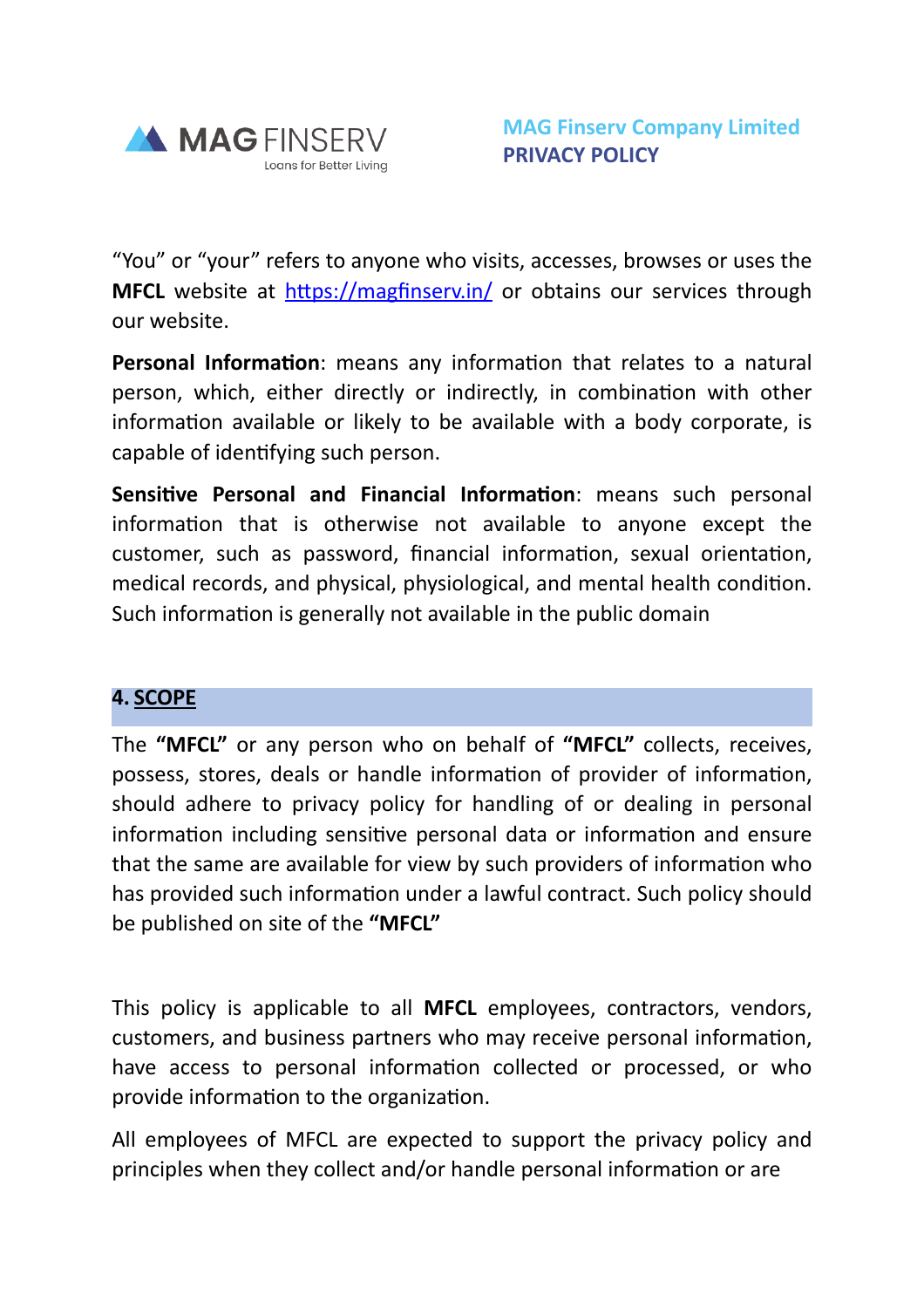

involved in the process of maintaining or disposing of personal information. This policy provides the information to successfully meet the organization's commitment to data privacy.

As per the **MFCL** business process, personally identifiable information (PII) is collected/stored in the following areas

- 1. Cloud-based Data Center of our service provider.
- 2. <https://magfinserv.in/>
- 3. Mobile Application.

#### **5. Collection of information**

Personal information may be collected online or offline. Regardless of the collection method, the same privacy protection shall apply to all personal information.

- $\triangleright$  Personal information shall not be collected unless either of the following is fulfilled:
	- The data subject has provided valid, informed, and free consent;
	- Processing is necessary for the performance of a contract to which the data subject is a party or in order to take steps at the request of the data subject prior to entering a contract;
	- Processing is necessary for compliance with the organization's legal obligation;
	- Processing is necessary in order to protect the vital interests of the data subject;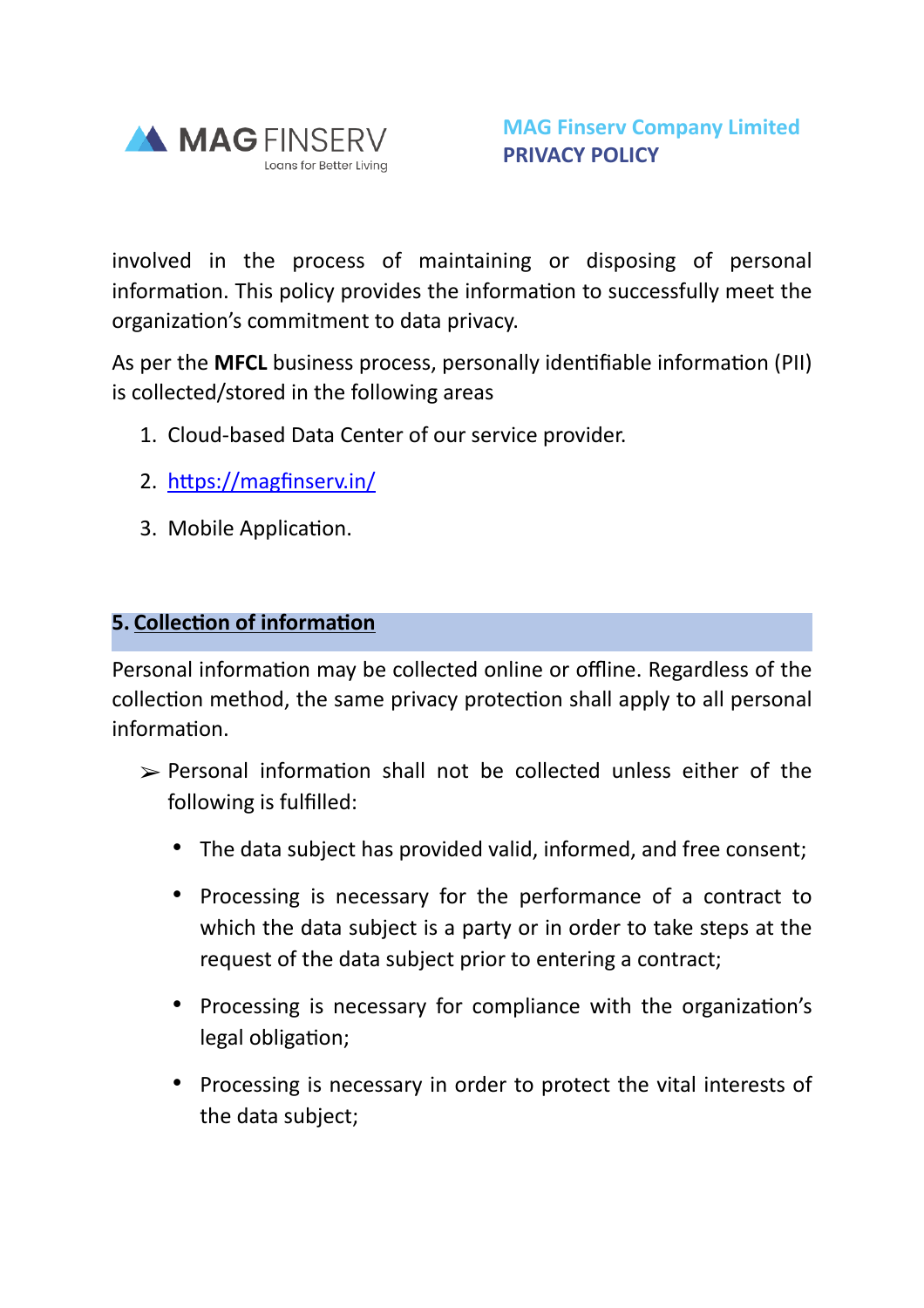

- Processing is necessary for the performance of a task carried out in the public interest
- $\triangleright$  Data subjects shall not be required to provide more personal information than is necessary for the provision of the product or service that data subject has requested or authorized. If any data not needed for providing a service or product is requested, such fields shall be clearly labeled as optional. Collection of personal information shall be avoided or limited when reasonably possible.
- $\triangleright$  Personal information shall be de-identified when the purposes of data collection can be achieved without personally identifiable information, at a reasonable cost.
- $\triangleright$  When using vendors to collect personal information on the behalf of MFCL, it shall ensure that the vendors comply with the privacy requirements of MFCL as defined in this policy.
- $\triangleright$  MFCL shall at minimum, annually review and monitor the information collected, the consent obtained and the contract agreement identifying the purpose.
- $\geq$  Respective department/function shall obtain approval from the CTO and CIO before adopting the new methods for collecting personal information electronically.
- $\triangleright$  MFCL shall review the privacy policies and collection methods of Third Parties before accepting personal information from Third-Party data sources.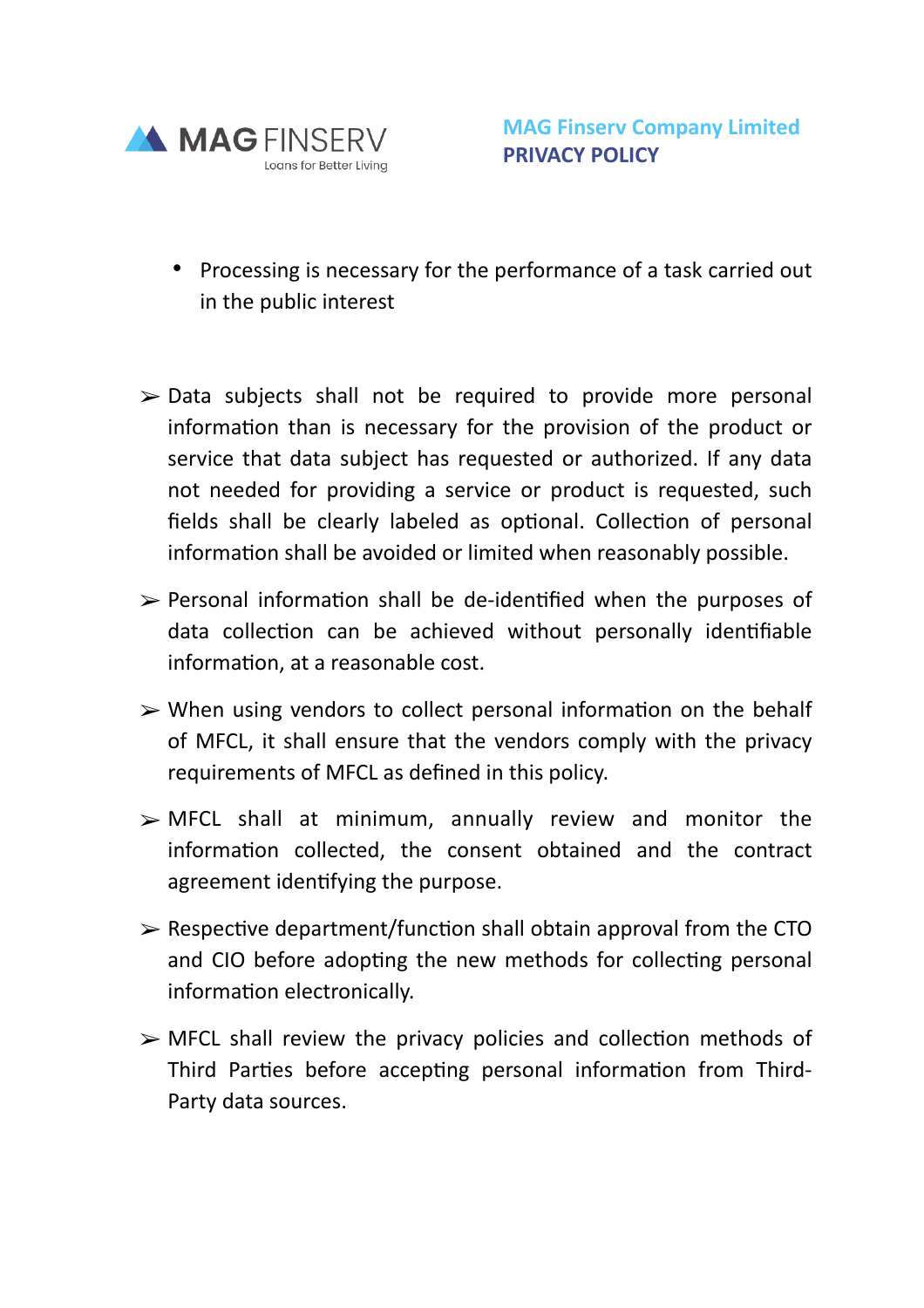

**MAG Finserv Company Limited PRIVACY POLICY**

#### **6. Use, Retention and Disposal**

1. Personal information may only be used for the purposes identified in the contract agreements and only if the data subject has given consent.

Information collected will be used in various ways to:

- a. To do the customer due diligence in accordance with KYC Direction 2016.
- b. To facilitate credit facility as borrower applied for.
- c. To do the credit underwriting for sanction of credit facility.
- d. To do the ongoing monitoring.
- 2. Personal information shall be retained for as long as necessary for business purposes identified in the contract agreements at the time of collection or subsequently authorized by the data subjects.
- 3. When the use of personal information is no longer necessary for business purposes, a method shall be in place to ensure that the information is destroyed in a manner sufficient to prevent unauthorized access to that information or is de-identified in a manner sufficient to make the data non-personally identifiable.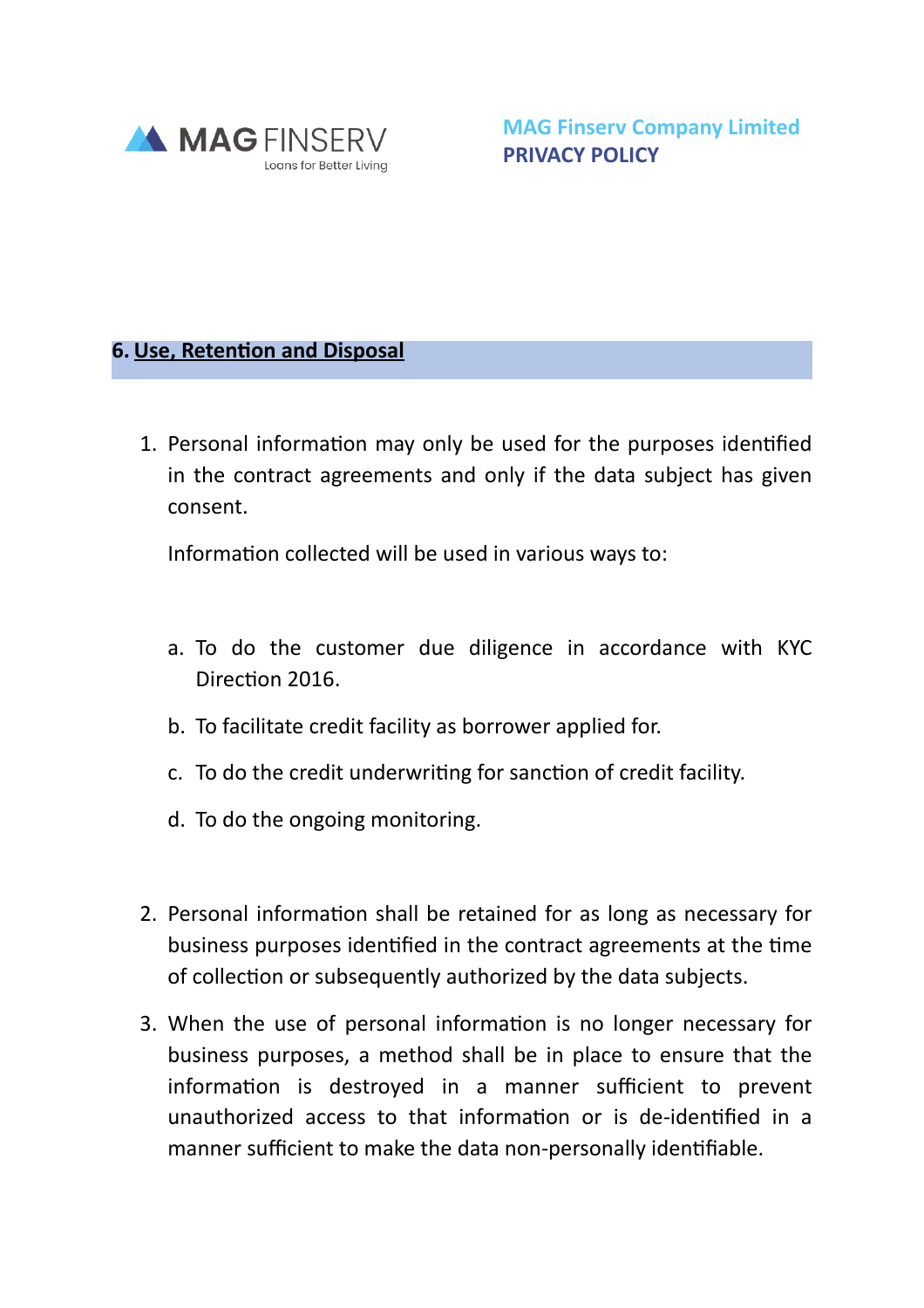

- 4. MFCL shall have a documented process to communicate changes in retention periods of personal information required by the business to the data subjects who are authorized to request those changes.
- 5. Personal information shall be erased if the storage violates any of the data protection rules or if knowledge of the data is no longer required by MFCL or for the benefit of the data subject.

#### **7. Sharing and transfer of information**

Data Subject shall be informed in the Contract agreement, if personal information shall be disclosed to Third Parties / partner firms, and it shall be disclosed only for the purposes described in the contract agreements and for which the data subject has provided consent.

• Personal information of data subjects may be disclosed to the Third Parties only for reasons consistent with the purposes identified in the contract agreements or other purposes authorized by law.

• MFCL shall notify the data subjects prior to disclosing personal information to Third Parties/ partner firms for purposes not previously identified in the contract agreements.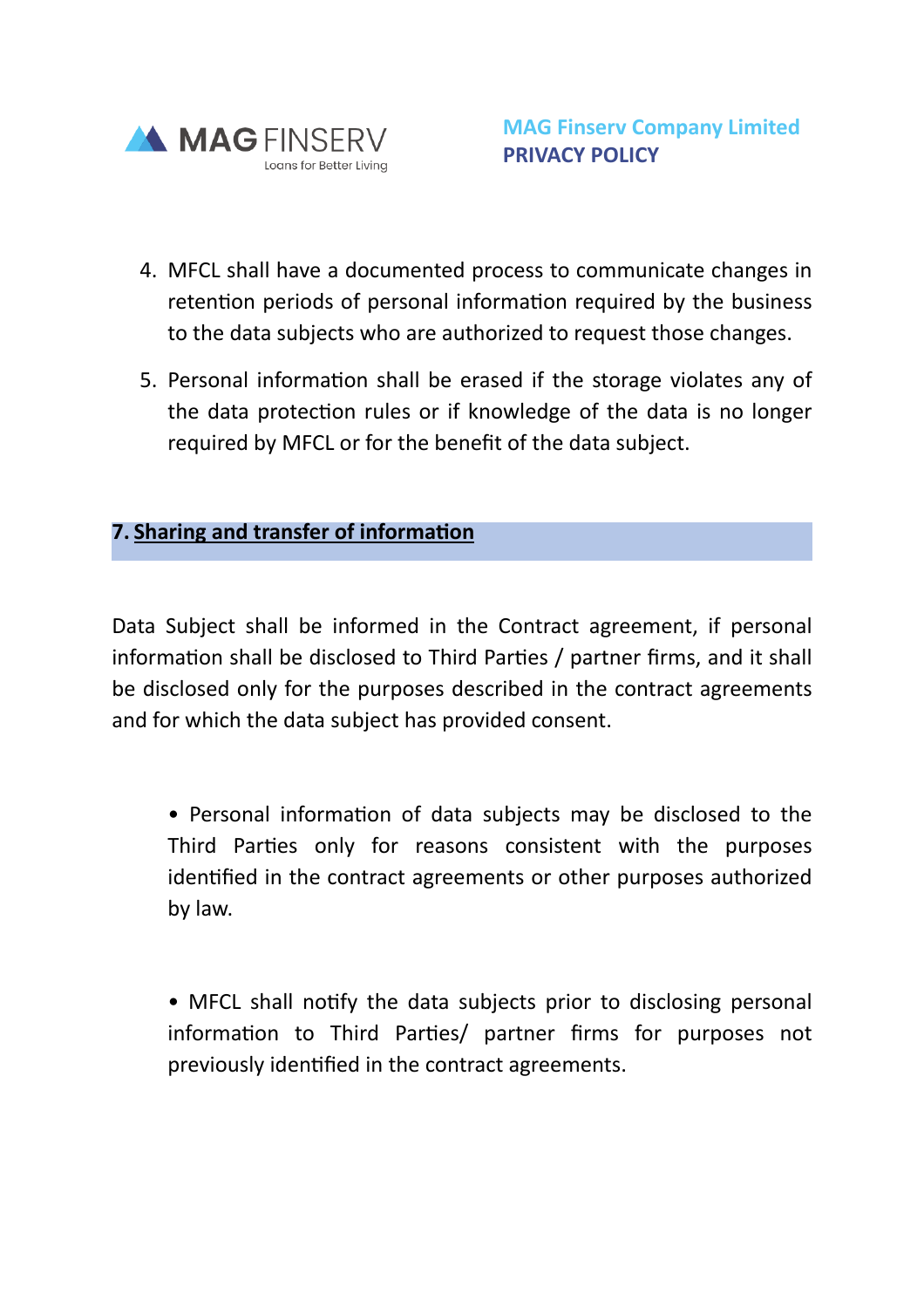

• MFCL shall communicate the privacy practices, procedures, and requirements for data privacy and protection to the Third Parties.

• The Third Parties shall sign an NDA (Non-Disclosure Agreement) with MFCL before any personal information is disclosed to the Third Parties partner firms. The NDA shall include the terms on nondisclosure of Personally identifiable information (PII).

### **8. Security of information**

Information security policy and procedures shall be documented and implemented to ensure reasonable security for personal information collected, stored, used, transferred, and disposed of by **MFCL**

- **1.** MFCL shall establish procedures that maintain the logical and physical security of personal information.
- **2.** MFCL shall be framed board-approved business continuity and disaster recovery policy to ensure the protection of personal information against accidental disclosure due to natural disasters and environmental hazards.
- **3.** Incident response protocols are established and maintained in order to deal with incidents concerning personal data or privacy practices.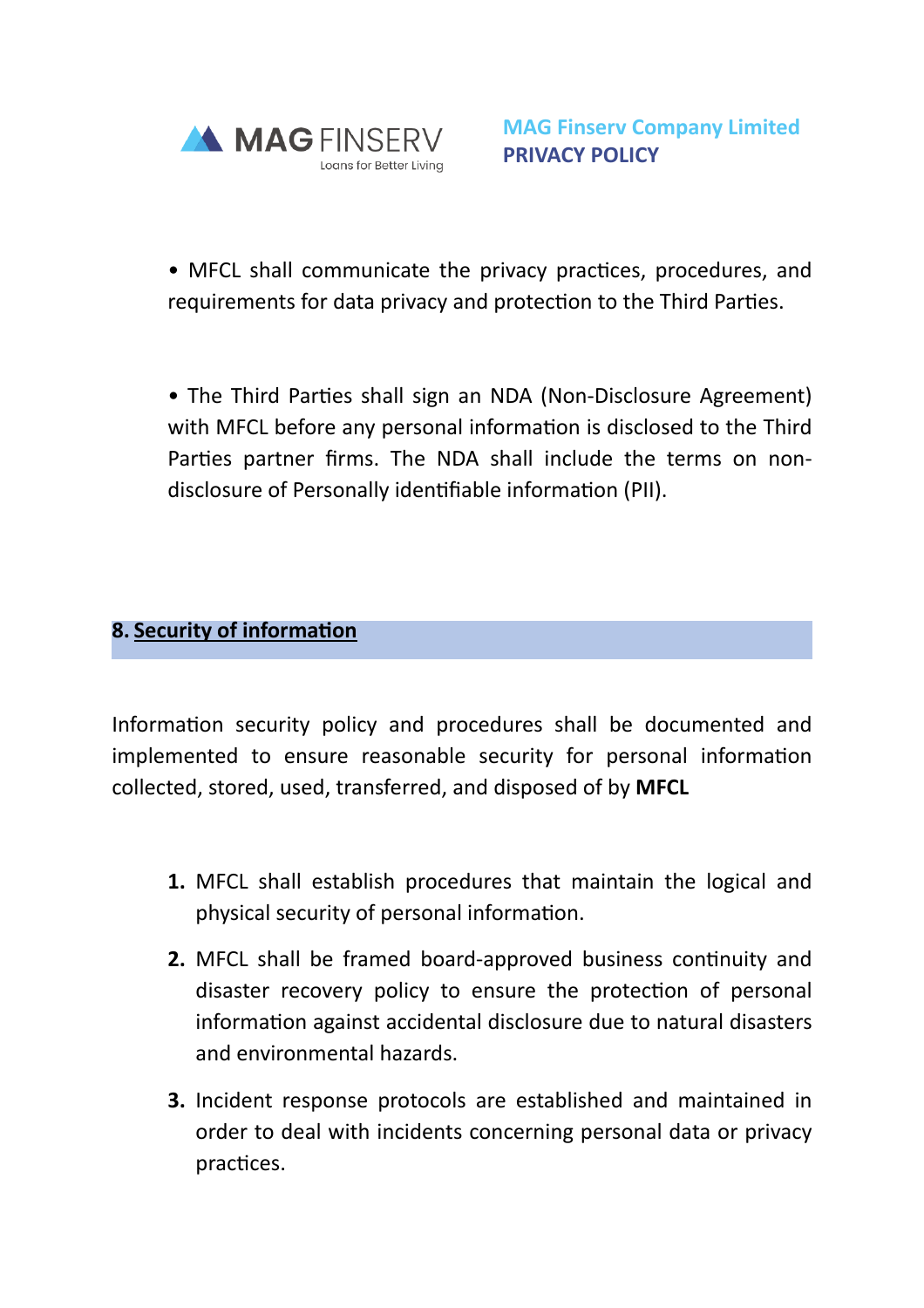

**4.** Information asset labelling and handling guidelines shall include controls specific to the storage, retention and transfer of personal information.

#### **9. Cookies and Web Beacons**

Like any other website, **MFCL** collects certain information from the user's browser using small data files called **"cookies".** These cookies enable to store information including visitor preferences, IP addresses, passwords, and allow visitors to secure move to different website pages having to reenter password information. This information is used to customize our web page content and optimize user experience based on the visitor's browser type and/or other such information.

Any information collected is stored in secured cloud data centers protected by a variety of access controls and is treated as confidential information by **"MFCL"**

The web pages of the website contain electronic images known as "web beacons" (sometimes called single-pixel gifs) and are used along with cookies to compile aggregated statistics to analyze how the website is used. Web beacons may also be used in some of **MFCL** emails to so as to know which emails and links recipients have opened, allowing it to gauge the effectiveness of its customer communications and marketing campaigns.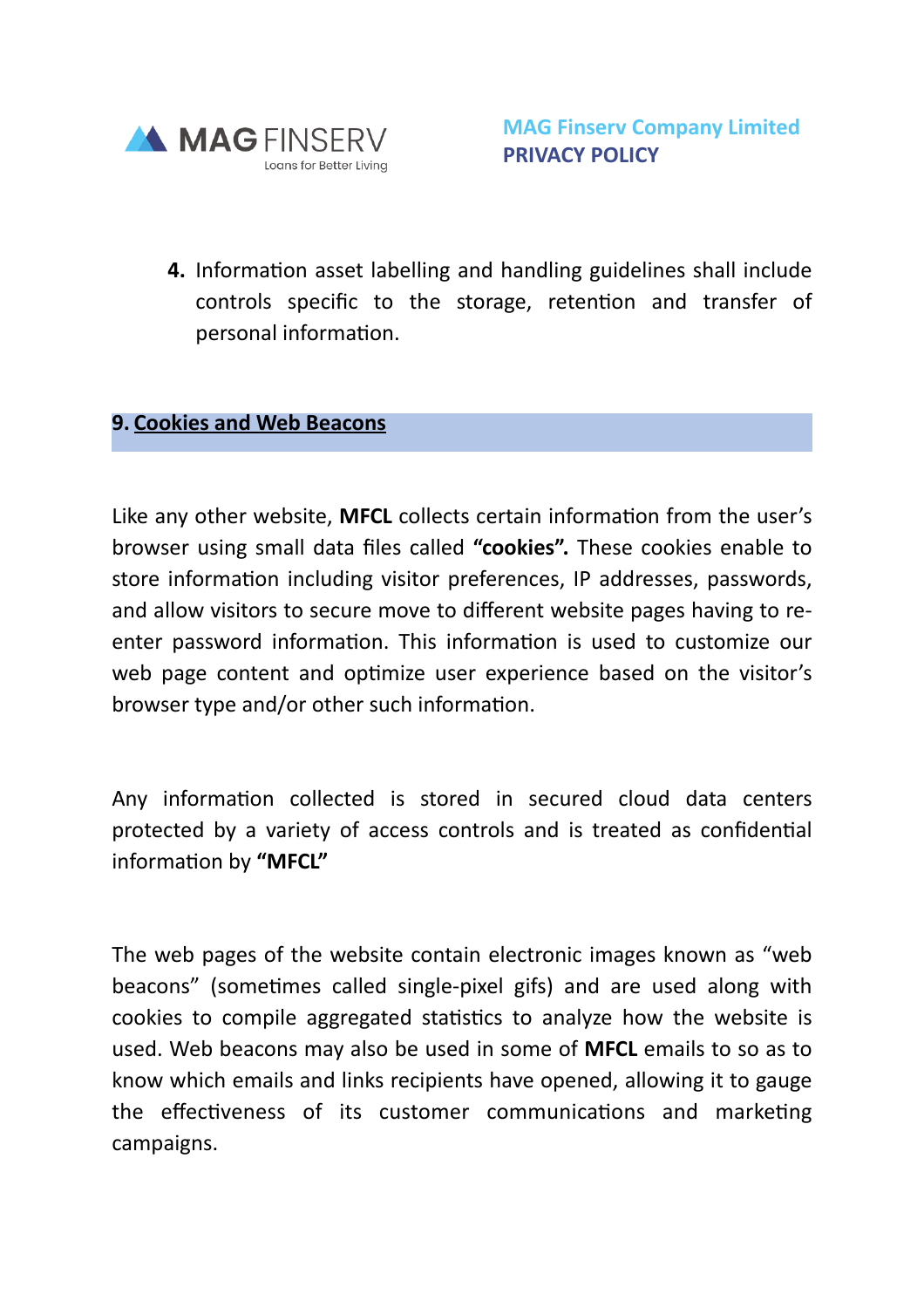

#### **10.Link to third party websites**

Our site includes links to other websites whose privacy practices may differ from those of **MFCL** The inclusion of a link does not imply any endorsement by **MFCL** of the third-party website, the website's provider, or the information on the third-party website. If the users submit personal information to any of those websites, such information is governed by the privacy policies of such third-party websites and **MFCL** disclaims all responsibility or liability with respect to these policies or the websites. The users are encouraged to carefully read the privacy policy of any website that they visit.

#### **11. Children's Information:**

Another part of our priority is to ensure protection for children while using the internet. We encourage parents and guardians of children to observe and participate in monitoring and/or guiding their online activities. **MFCL** will never knowingly collect any Personal Identifiable Information from children below the age of 13. If you think that your child has divulged any such information on our website, we strongly urge you to contact us immediately. We assure you of prompt action in removing any such information available in our records.

#### **12. Consent**

By using our site, you hereby provide consent that you agree and consent to the collection, transfer, use, storage, disclosure, and sharing of your information as described and collected by us in accordance with this Policy. If you do not agree with the Policy, please do not use or access our site.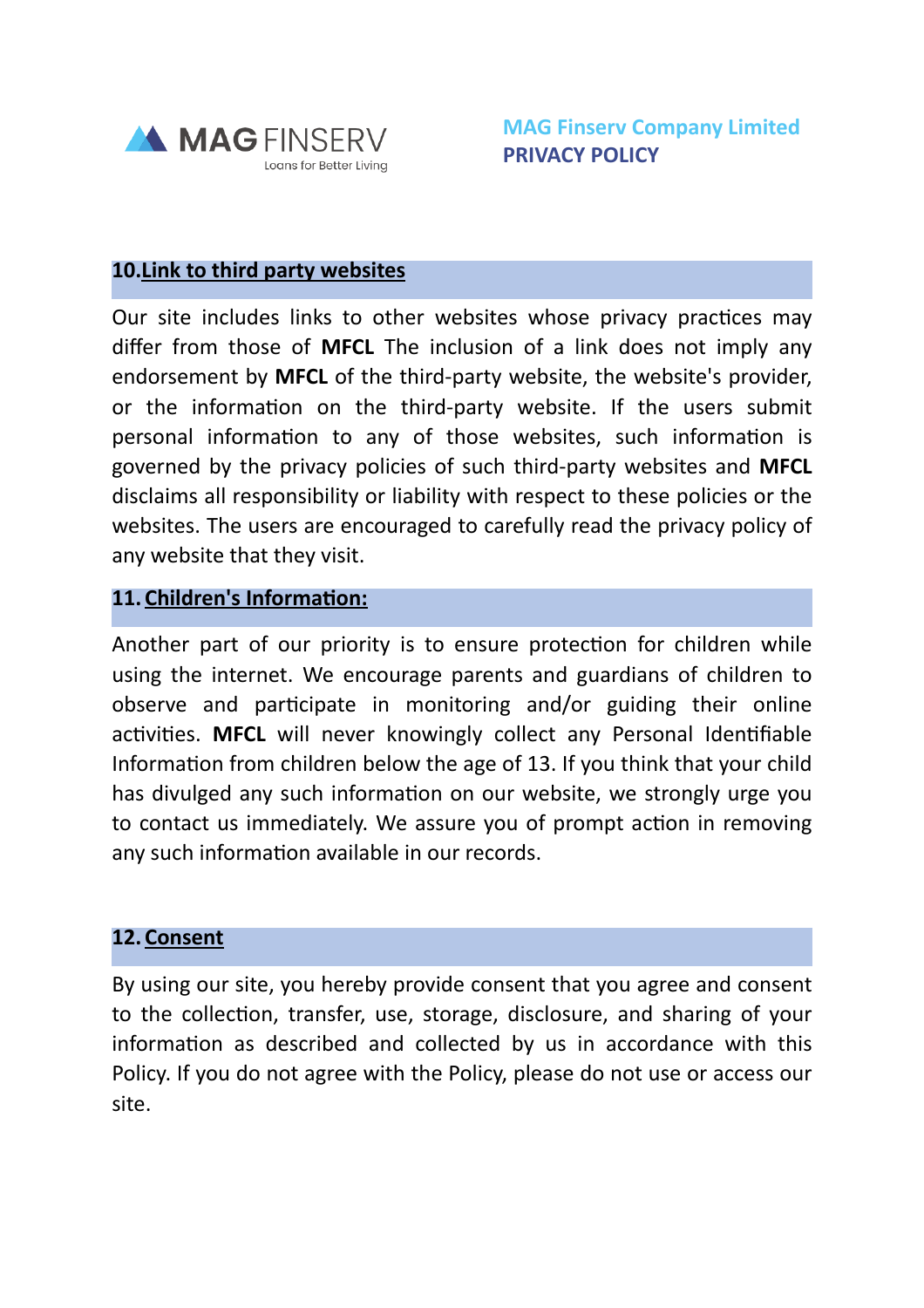

#### **13.General**

Any change due to legislative amendment or enchantment of functionality or in the content of the site we may make changes in the privacy policy and changes will be applicable only on a prospective basis so we recommend you to review this page periodically to know about the changes.

Please note that this privacy policy does not create any contractual or other legal rights in or on behalf of any party, nor is it intended to do so.

#### **14.Disclaimer**

All the information on our website is published in good faith and for general information purposes only. MFCL does not make any warranties about the completeness, reliability, and accuracy of this information. Any action you take upon the information you find on this website is strictly at your own risk. We will not be liable for any losses and/or damages in connection with the use of our site.

From our site, you can visit other sites by following hyperlinks to such external sites. While we strive to provide only quality links to useful and ethical websites, we have no control over the content and nature of these sites. These links to other websites do not imply a recommendation for all the content found on these sites. Site owners and content may change without notice and may occur before we have the opportunity to remove a link that may have gone 'bad'.

Please be also aware that when you leave our website, other sites may have different privacy policies and terms that are beyond our control. Please be sure to check the Privacy Policies of these sites as well as their "Terms of Service" before engaging in any business or uploading any information.

#### **15.Review of the Policy**